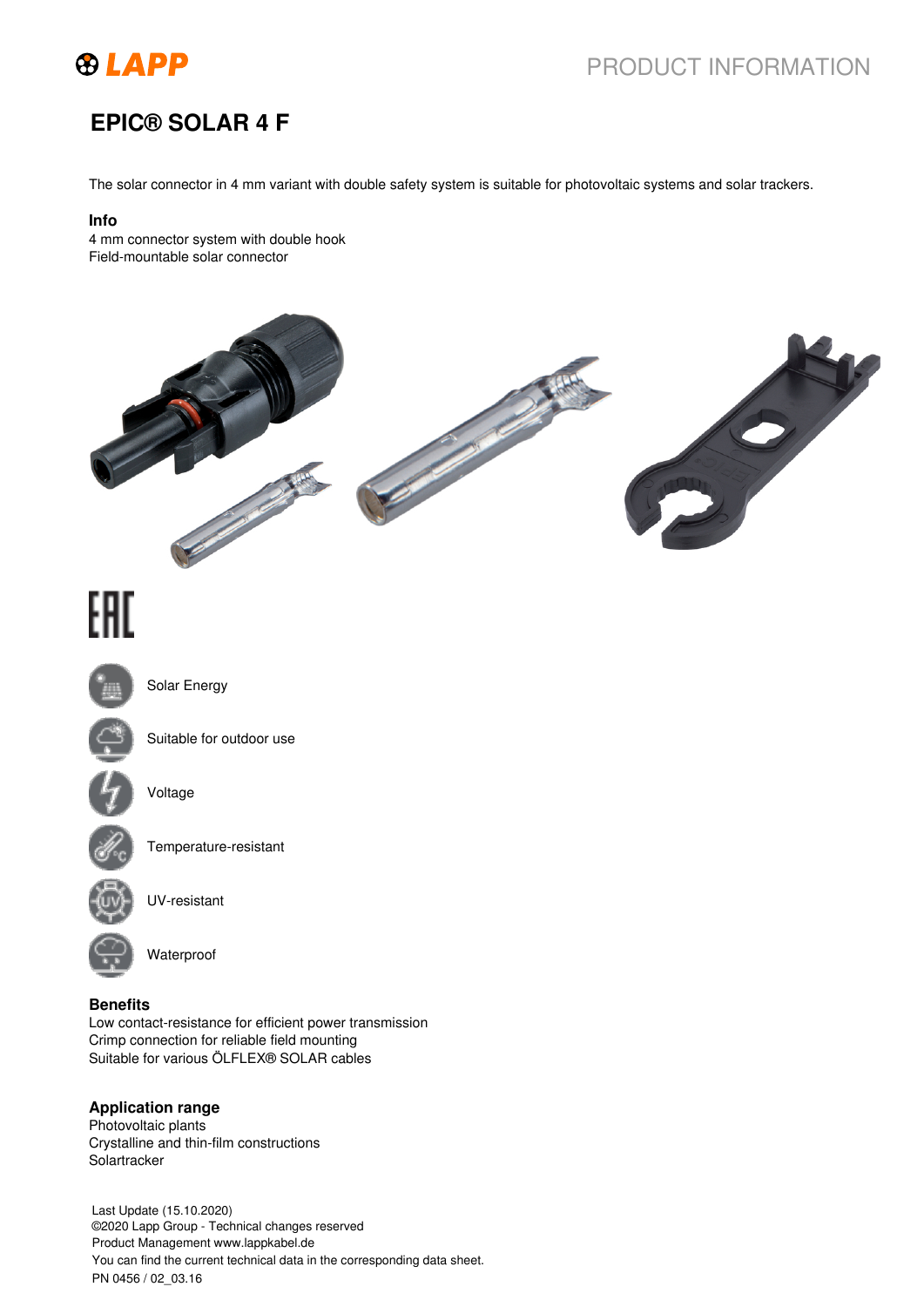

## **EPIC® SOLAR 4 F**

#### **Product features**

4 mm connector system with double hook inclusive contacts

| <b>Technical Data</b>  |                                                                                                         |
|------------------------|---------------------------------------------------------------------------------------------------------|
| Classification ETIM 5: | ETIM 5.0 Class-ID: EC002635<br>ETIM 5.0 Class-Description: Circular connector (industrial<br>connector) |
| Classification ETIM 6: | ETIM 6.0 Class-ID: EC002635<br>ETIM 6.0 Class-Description: Circular connector (industrial<br>connector) |
| Rated voltage (V):     | 1000 V AC/DC                                                                                            |
| Rated impulse voltage: | 8 kV                                                                                                    |
| Pollution degree:      | 3                                                                                                       |
| Contact resistance:    | $< 0.5$ mOhm                                                                                            |
| Protection rating:     | IP 67                                                                                                   |
| Protection class:      | $\mathsf{I}$                                                                                            |
| Temperature range:     | $-40\degree$ C to $+105\degree$ C                                                                       |

#### **Note**

Photographs and graphics are not to scale and do not represent detailed images of the respective products. Prices are net prices without VAT and surcharges. Sale to business customers only.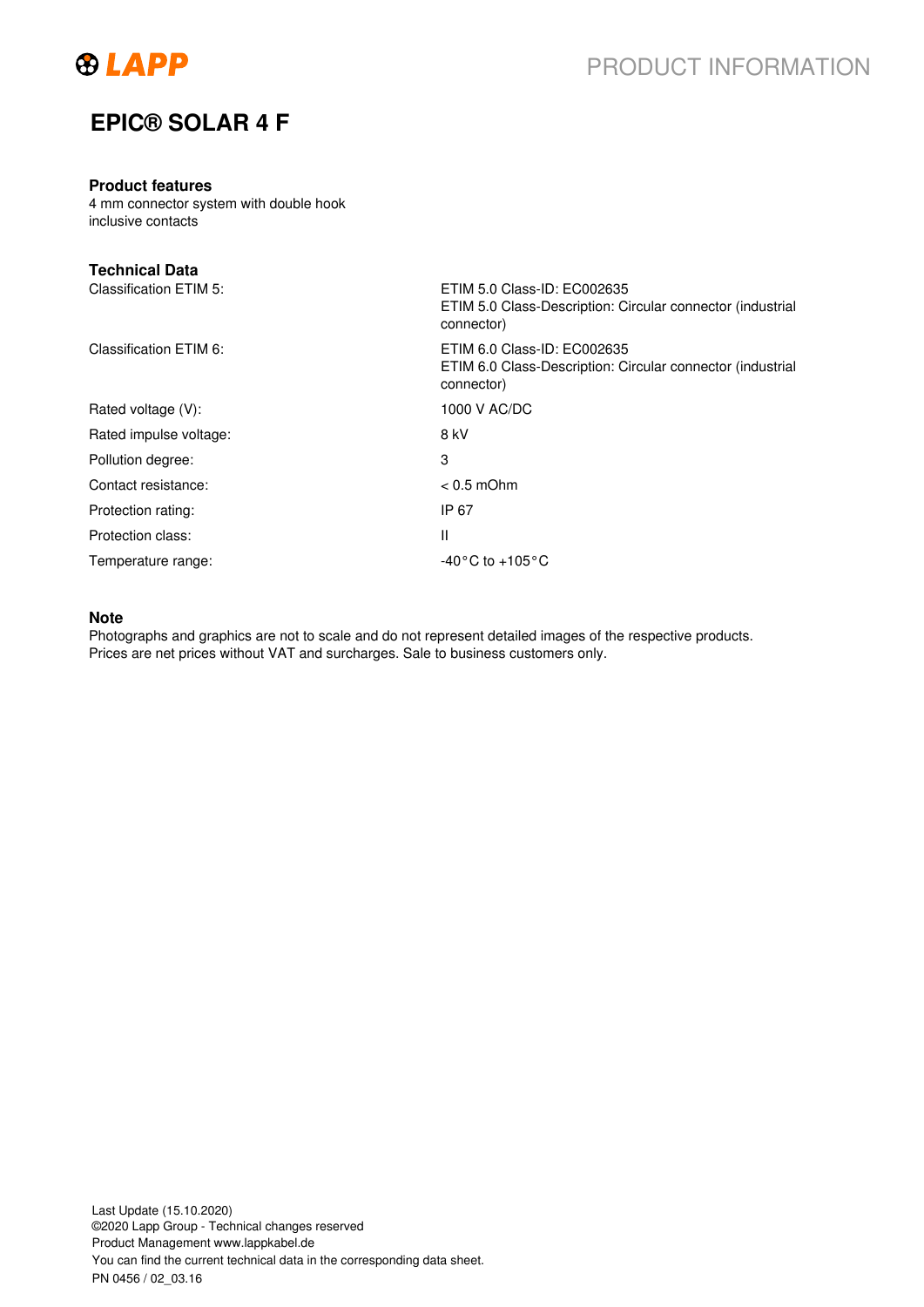| ast<br>C<br>pdate<br>≘<br>c<br>∸<br>○<br>5S<br>8 | Article number              | Article designation                                                                 | Cross-section (mm <sup>2</sup> ) | Clamping range in mm | Rated current (A) | l PU |  |  |
|--------------------------------------------------|-----------------------------|-------------------------------------------------------------------------------------|----------------------------------|----------------------|-------------------|------|--|--|
|                                                  | 44428261                    | EPIC@SOLAR4F2.5mm <sup>2</sup>  2.5                                                 |                                  | $ 4.8 - 6.5 $        | 22                | 100  |  |  |
|                                                  | 44428263                    | $ EPIC^{\circledcirc}$ SOLAR 4 F 4mm <sup>2</sup> $ 4.0 - 6.0 $<br>6mm <sup>2</sup> |                                  | $15.2 - 7.1$         | 30                | 100  |  |  |
|                                                  | EPIC® SOLAR 4 assembly tool |                                                                                     |                                  |                      |                   |      |  |  |
|                                                  | 44428224                    | EPIC® SOLAR 4 Assembly  <br><b>Tool Set</b>                                         |                                  |                      |                   |      |  |  |
|                                                  |                             |                                                                                     |                                  |                      |                   |      |  |  |

@2020 Lapp Group - Technical changes reserved<br>Product Management www.lappkabel.de<br>You can find the current technical data in the corresponding data sheet.<br>PN 0456 / 02\_03.16 You can find the current technical data in the corresponding data sheet. ©2020 Lapp Group - Technical changes reservedPN 0456 / 02\_03.16 Product Management www.lappkabel.de

**EPIC® SOLAR 4 F**

EPIC® SOLAR 4 F

**BLAPP**